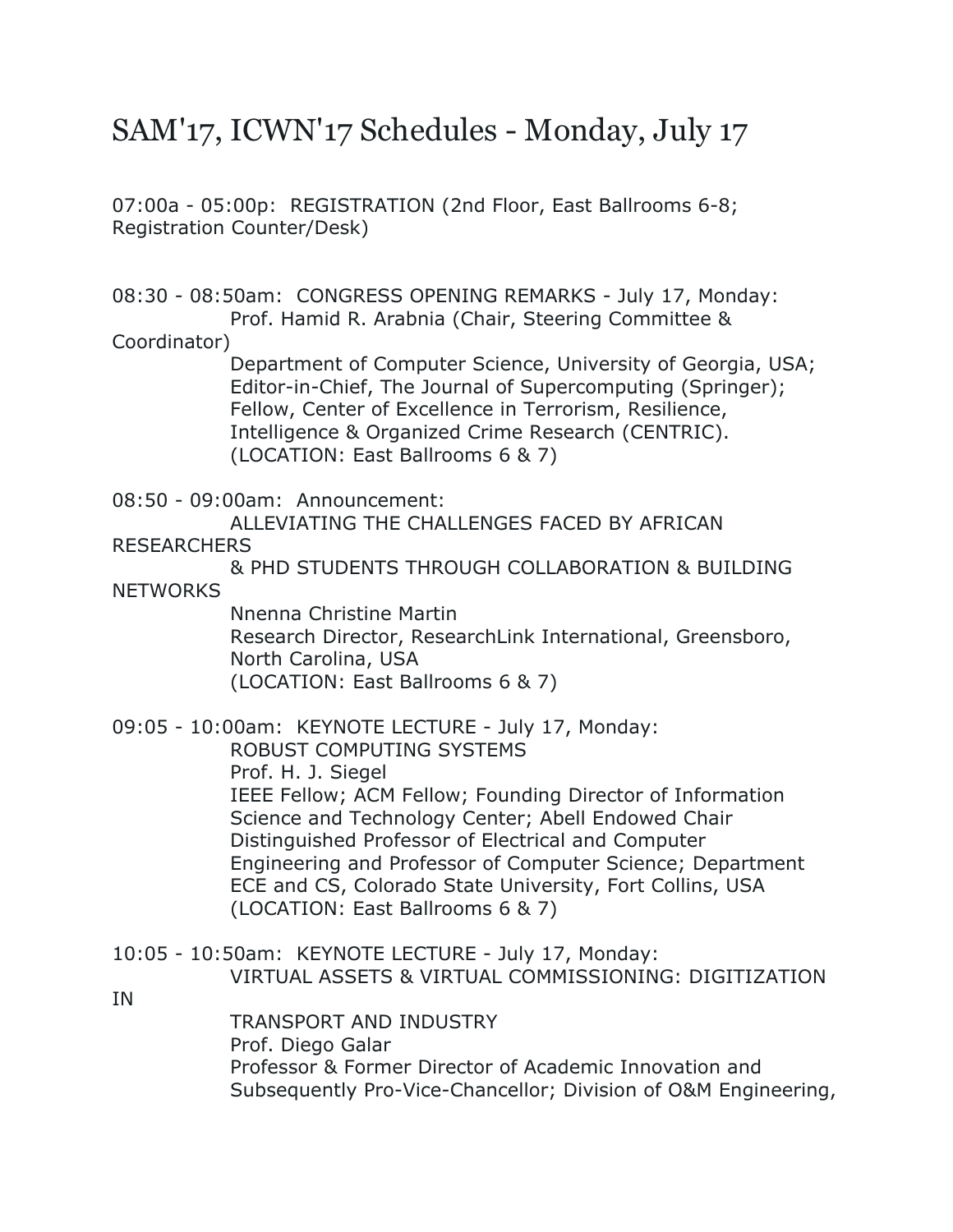Lulea University of Technology, Sweden; Head, Maintenance and Reliability at TECNALIA, Spain; VOLVO Chair for Reliability and Maintenance, Skovde University, Sweden (LOCATION: East Ballrooms 6 & 7)

SESSION 1-ICWN: WIRELESS NETWORKS, MOBILITY, SENSOR NETWORKS, AND

> APPLICATIONS + SECURITY ISSUES Chairs: TBA July 17, 2017 (Monday); 11:00am - 12:00pm (LOCATION: Ballroom 6)

11:00 - 11:20am: Design and Implementation of SDN-Based Packet **Transport** 

> Networks Wen-Chun Hsu, Ping-Fan Ho, Jyh-Cheng Chen Loop Telecommunication International, Inc., Hsinchu, Taiwan; Department of Computer Science, National Chiao Tung University, Hsinchu, Taiwan

11:20 - 11:40am: Security of Software Defined Networks (SDN) Krishnakumar Venkatachalam, Levent Ertaul Department of Computer Science, California State University, East Bay, California, USA

11:40 - 12:00pm: A Device for Integrated Traffic Violation Apprehension and

 Payment System using NFC Technology Luisito L. Lacatan, Patrick M. Tolentino, Paul S. Gilber, Seth B. Guerrero, Ken L. Pascual Computer Engineering Department, College of Engineering, Adamson University, Manila, Philippines

12:00 - 01:00pm: LUNCH (On Your Own)

SESSION 1-SAM: NETWORK SECURITY + SECURITY MANAGEMENT Chair: Dr. Greg Vert, Embry Riddle Aeronautical University, USA July 17, 2017 (Monday); 01:00pm - 03:00pm (LOCATION: Ballroom 6)

01:00 - 01:20pm: A Visual Approach to Data Fusion in Sensor Networks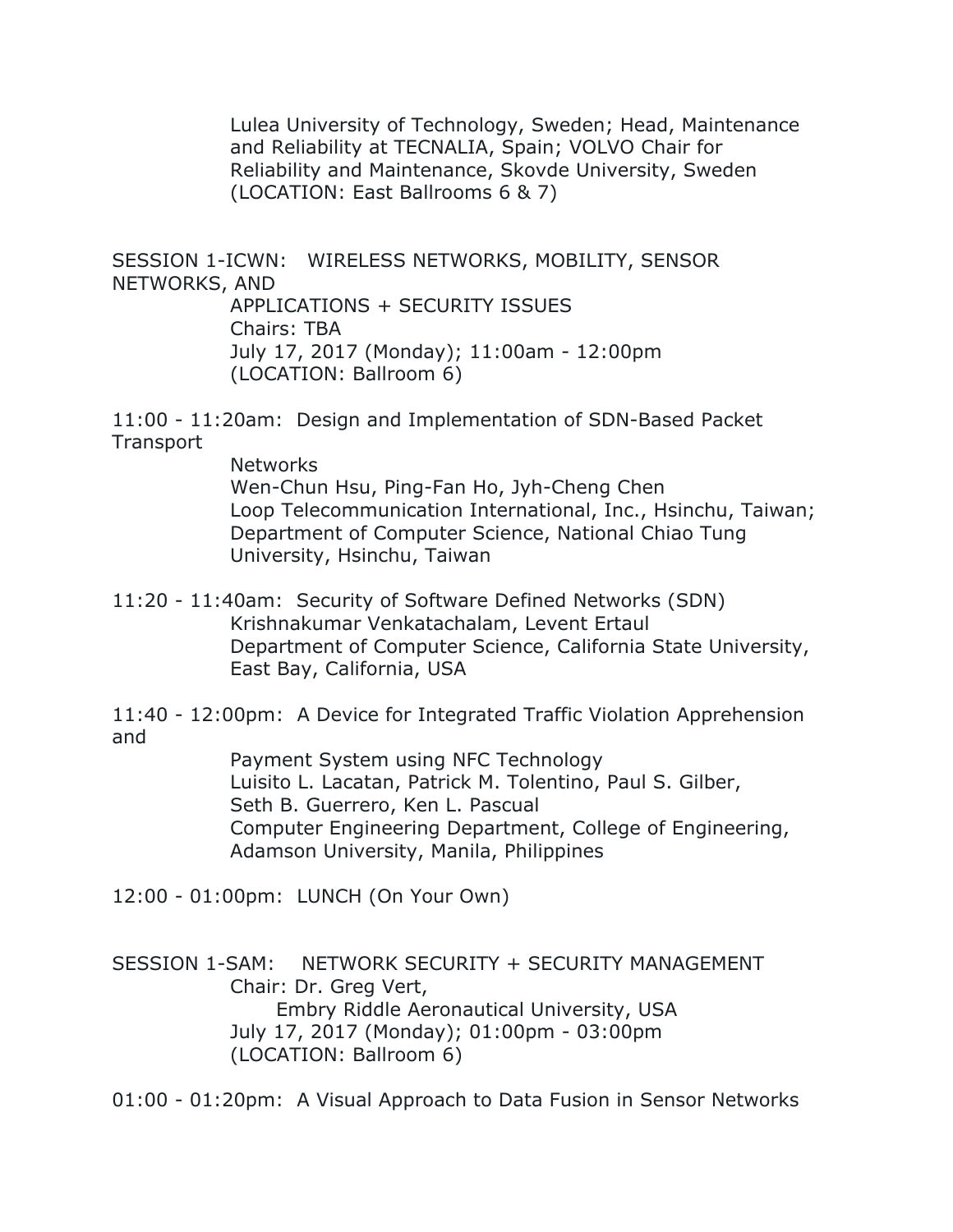Martin Zsifkovits, Maximilian Moll, Truong Son Pham, Stefan Wolfgang Pickl Universitaet der Bundeswehr Muenchen, Germany

01:20 - 01:40pm: Protection from Black Hole Attacks in Communication **Networks** 

> Beatrice Cerda, Ester Martinez-Belmares, Shengli Yuan Department of Computer Science and Engineering Technology, University of Houston-Downtown, Houston, Texas, USA

01:40 - 02:00pm: A Survey on Wireless Security Protocol WPA2 Samia Alblwi, Khalil Shujaee, Roy George Department of Computer and Information Science, Clark Atlanta University, Atlanta, Georgia, USA

02:00 - 02:20pm: MAC Address Based Sensor Network Authentication: Survey

 Sunghyuck Hong, Kyungil Ko Baekseok University, Cheonan, Republic of Korea

02:20 - 02:40pm: NOAH for IoT: Cybersecurity Strategy for Home Applications

> Erica Mitchell, Joon Park Syracuse University, USA

02:40 - 03:00pm: Evaluation of Highly Efficient Scalar Multiplication in Elliptic Curve Cryptography Nozomi Miyamoto, Hikari Yoshii, Daisuke Miyake, Mayuko Hirose, Itaru Koike, Toshiyuki Kinoshita School of Computer Science, Tokyo University of Technology, Hachioji Tokyo, Japan

03:00 - 03:40pm: POSTER SESSION A

 (INCLUDES POSTER + SHORT & POSITION PAPERS) July 17, 2017 (Monday) (LOCATION: Hallways of Ballrooms 6, 7, & 8)

 O. Lattice-Reduction Aided Adaptive Detection Scheme Depending on Channel Condition Seung-Jin Choi, Jong-Kwang Kim, Jae-Hyun Ro, Hyoung-Kyu Song uT Communication Research Institute, Sejong-University, Seoul, Republic of Korea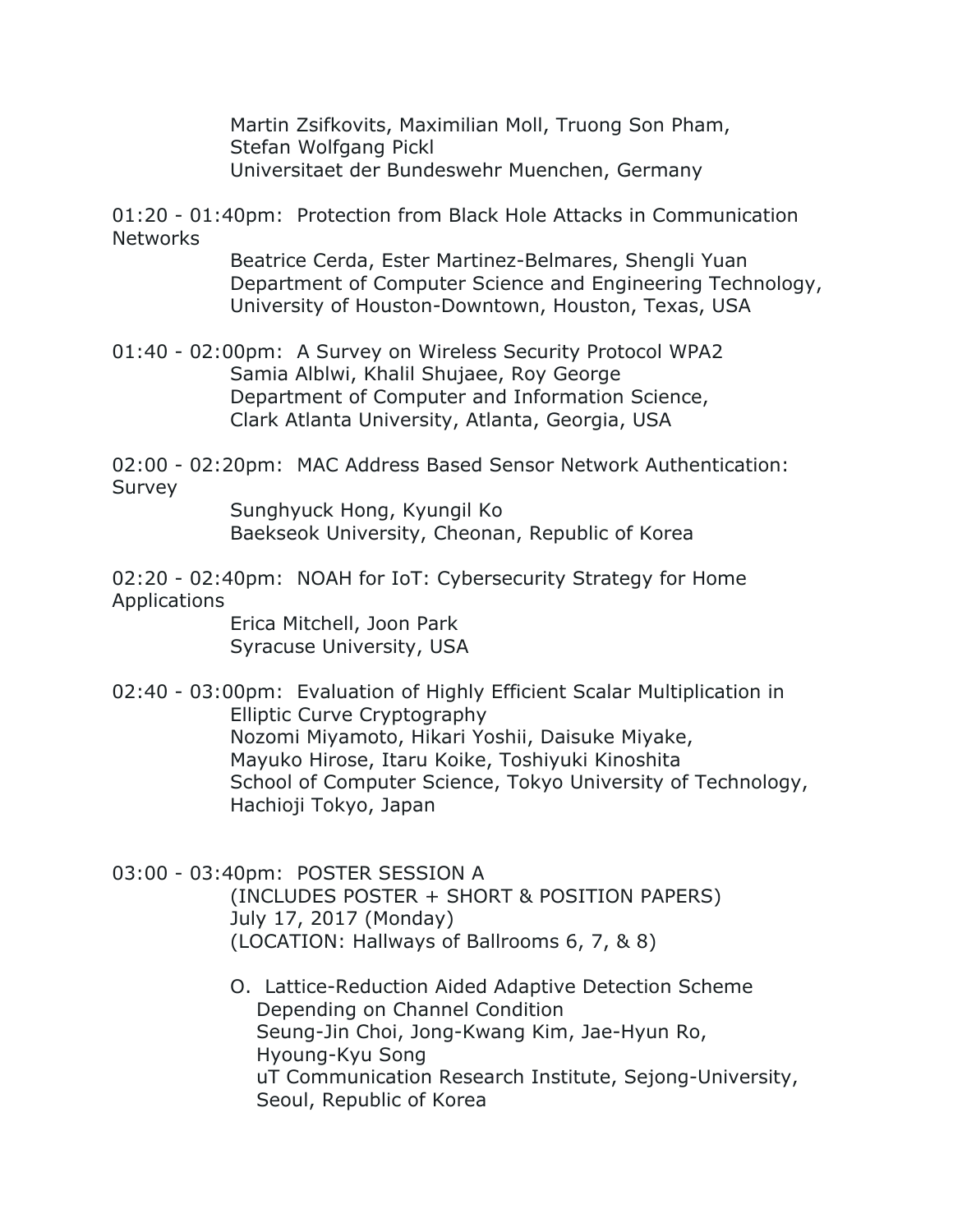- O. Wireless Electricity Charging Protocol with Solar Cell and Magnetic Resonant Coupling Technologies Hwajung Lee Department of Information Technology, Radford University, Radford, Virginia, USA
- O. Coordinated Multi Point with Spatial Phase Coding for Interference Mitigation in the Wireless Communication Won-Chang Kim, Sang-Young Kim, Hyoung-Kyu Song uT Communication Research Institute, Sejong-University, Seoul, Republic of Korea

O. ...

SESSION 2-SAM: CRYPTOGRAPHIC TECHNOLOGIES Chair: Dr. Erica Mitchell Syracuse University, USA July 17, 2017 (Monday); 03:40pm - 05:00pm (LOCATION: Ballroom 6)

03:40 - 04:00pm: IoT Security: Performance Evaluation of Grain, MICKEY, and Trivium - Lightweight Stream Ciphers Levent Ertaul, Arnold Woodall Department of Computer Science, California State University Eastbay, California, USA

04:00 - 04:20pm: Performance Analysis of CLEFIA, PICCOLO, TWINE Lightweight

 Block Ciphers in IoT Environment Levent Ertaul, Sachin Kattepura Rajegowda Department of Computer Science, California State University Eastbay, California, USA

04:20 - 04:40pm: A New Key Management and Authentication Architecture for

> ZigBee Networks (KAAZ) Ouassila Hoceini, Hossam Afifi, and Rachida Aoudjit Mouloud Mammeri University of Tizi Ouzou, Algeria; Mines Telecom, France

04:40 - 05:00pm: Threshold Secret Sharing Based on 3D-Cellular Automata Rosemary Koikara, Pyung-Han Kim, Eun-Jun Yoon, Anand Paul, and Kee-Young Yoo School of Computer Science and Engineering, Kyungpook National University, South Korea;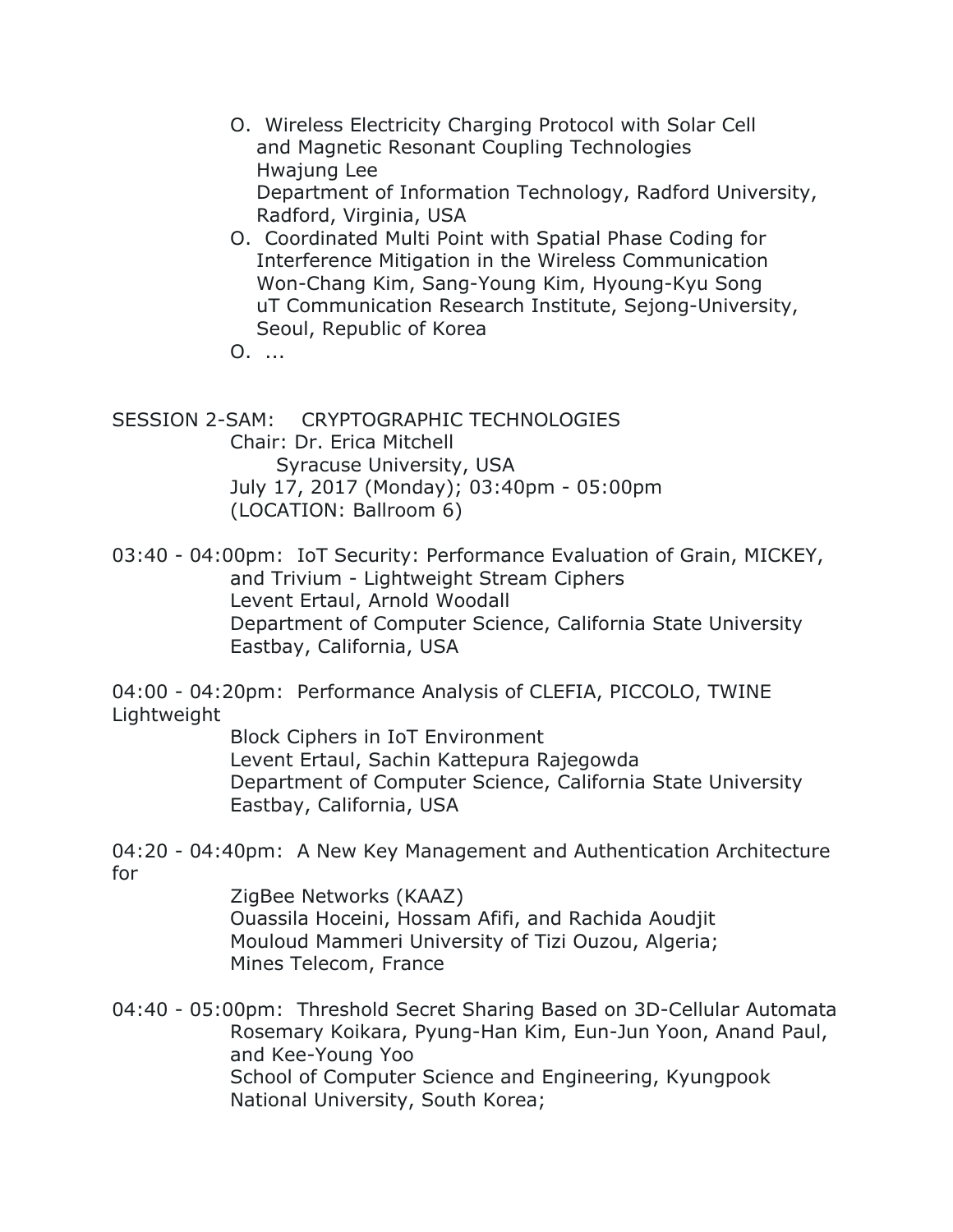Department of Cyber Security, Kyungil University, South Korea

SESSION 3-SAM: BIOMETRICS + HARDWARE SECURITY Chair: Dr. Hiroshi Dozono Saga University, Japan July 17, 2017 (Monday); 05:00pm - 06:00pm (LOCATION: Ballroom 6)

05:00 - 05:20pm: A Study on Korea's Information Security Management System:

 An Insider Threat Perspective Ran Kyoung Park, Jong In Lim, Kwon, Hun Yeong, Jin-Young

Choi

Korea University, Korea

05:20 - 05:40pm: Cloud Solution for Management and Security in **Temporary** 

> Reception Centres G. L. Masala, R. Pola, M. L. Ganadu School of Computing, Electronics and Mathematics, Plymouth University, UK; Department of Humanities and Social Sciences, University of Sassari, Sassari, Italy

05:40 - 06:00pm: A High-order Masking Approach for Hardware Implementation of

 CLEFIA Cipher on FPGA Abdullah Baihan, Parasara Sridhar Duggirala, Mohammed

Baihan

 Computer Science and Engineering Department, University of Connecticut, USA; Computer Science Department, Community College, King Saud University, Saudi Arabia

XX:XX - 07:00pm: Keynotes, Invited Lectures, Tutorials, Discussions (Please refer to the lists at the beginning of the program book for details)

08:30 - 11:00pm: CONFERENCE RECEPTION DINNER / SOCIAL July 17 - Monday; 08:30pm - 11:30pm (LOCATION: Ballrooms 6 & 7)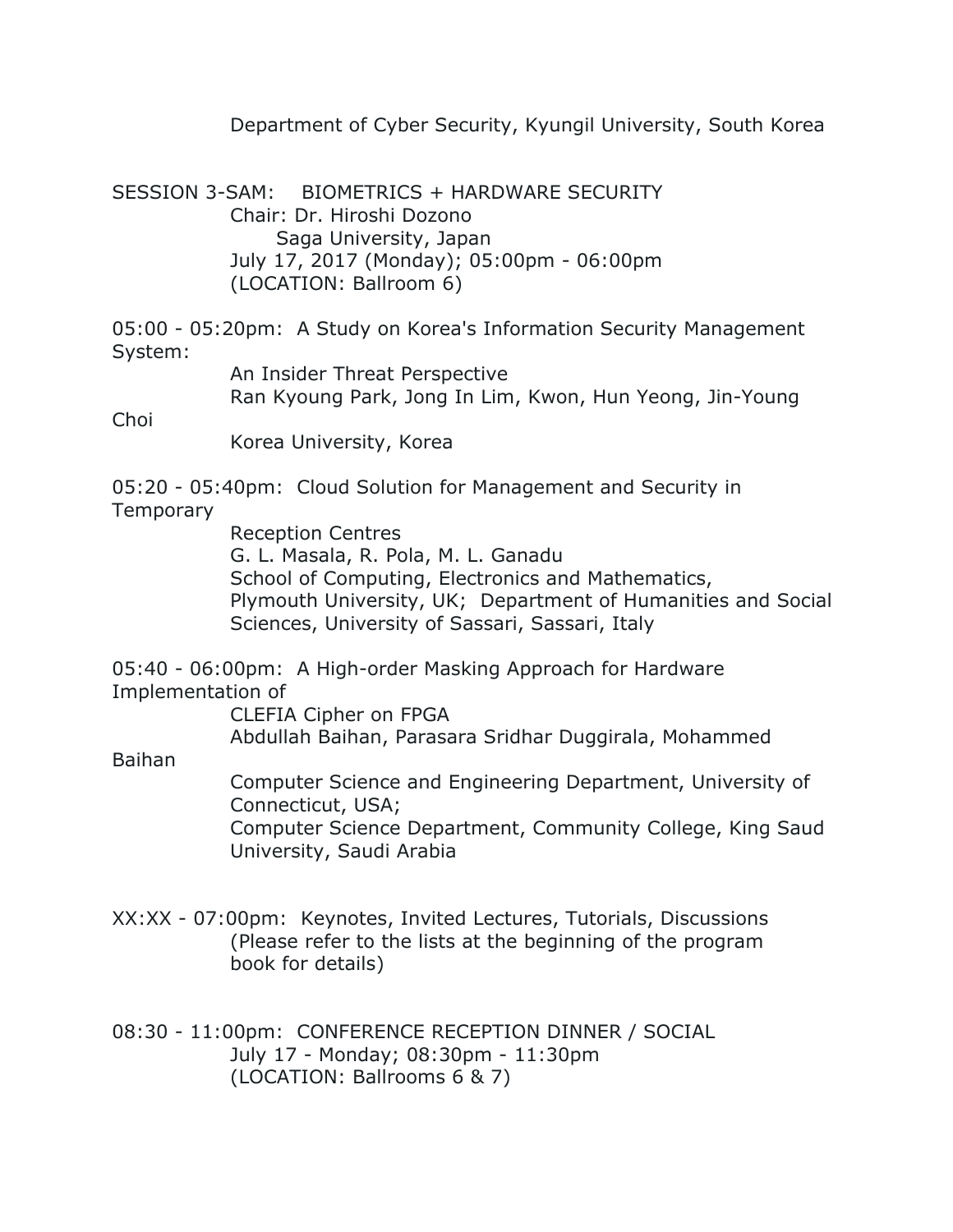## SAM'17, ICWN'17 Schedules - Tuesday, July 18

07:00a - 05:00p: REGISTRATION (2nd Floor, East Ballrooms 6-8; Registration Counter/Desk)

SESSION 4-SAM: SECURITY EDUCATION

 Chair: Dr. Martin Zsifkovits Universitaet der Bundeswehr Muenchen, Germany July 18, 2017 (Tuesday); 08:20am - 10:20am (LOCATION: Ballroom 6)

08:20 - 08:40am: Analyzing and Improving the NCL Ethical Hacking Lab **Exercises** 

> George Shoemaker, Ahmed Gedi, Balal Rahim, Nick Tan, Jens Mache, Richard Weiss Lewis & Clark College, Portland, Oregon, USA; The Evergreen State College, Olympia, Washington, USA

08:40 - 09:00am: Building a Gh0st Malware Experimentation Environment Vamshika Boinapally, George Hsieh, Kevin S. Nauer Norfolk State University, Norfolk, Virginia, USA; Sandia National Laboratories, Albuquerque, New Mexico, USA

09:00 - 09:20am: Building a Virtual Enterprise Network Environment for APT

> Experimentation Kaila M. Perry, George Hsieh, Cody Butler, Sean Michael Yurko Galvin, Kevin S. Nauer Norfolk State University, Norfolk, Virginia, USA; Sandia National Laboratories, Albuquerque, New Mexico, USA

09:20 - 09:40am: Applying Security in Moodle Grades Sofia Oraa Perez, Carmen Hernandez Diez, and Jose Antonio Marcos Garcia Isabel I University, Spain; University of Valladolid, Spain

09:40 - 10:00am: Undergraduate Software Engineering Experience - Developing

> an Authentication System Suhair Amer, Wenxing Qiu Department of Computer Science, Southeast Missouri State University, Cape Girardeau, Missouri, USA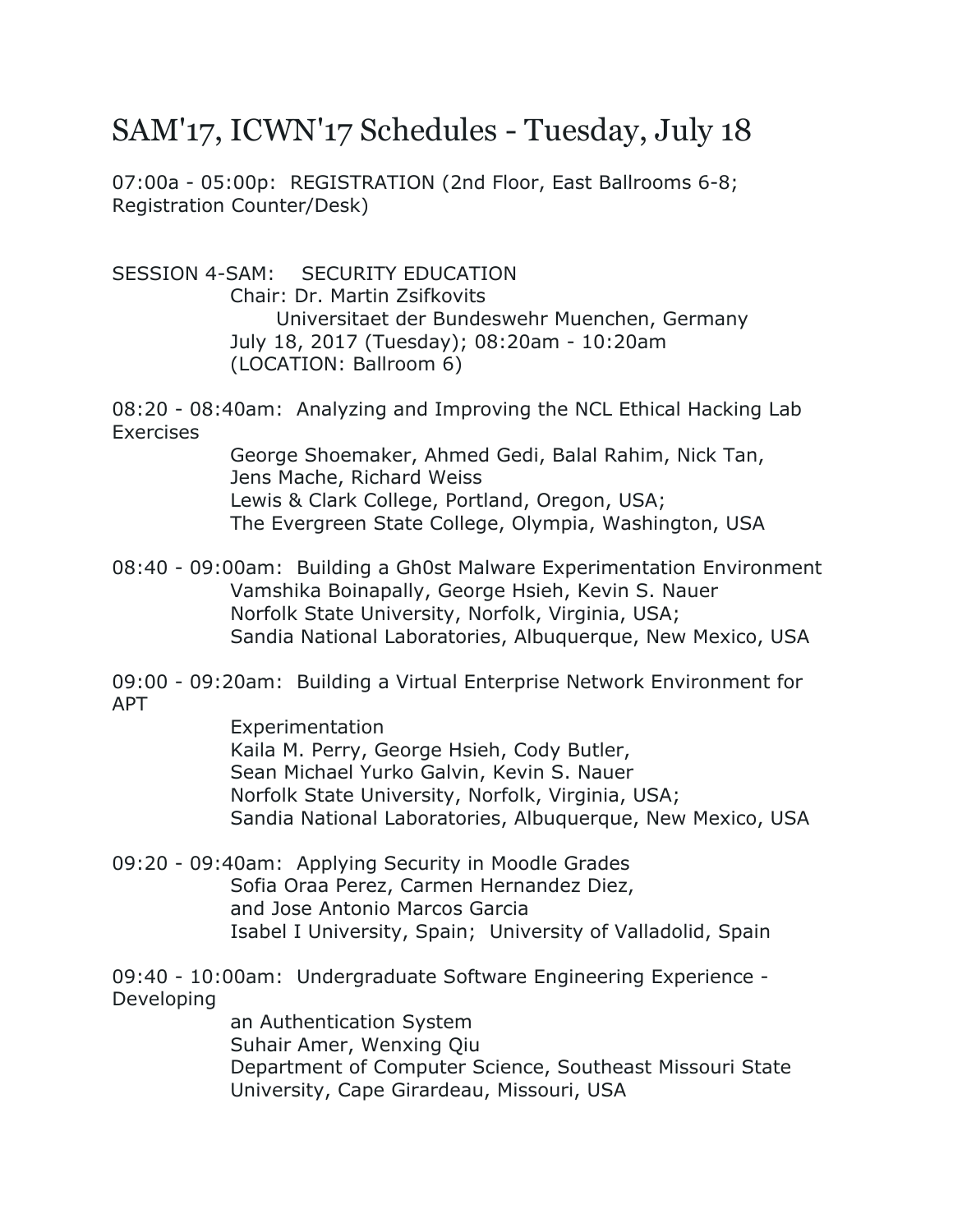10:00 - 10:20am: Steganography - Capstone Experience Project Suhair Amer Department of Computer Science, Southeast Missouri State University, Cape Girardeau, Missouri, USA

10:20 - 10:40am: BREAK

SESSION 5-SAM: Computer SECURITY I Chair: Prof. Levent Ertaul California State University East Bay, USA July 18, 2017 (Tuesday); 10:40am - 12:20pm (LOCATION: Ballroom 6)

10:40 - 11:00am: A Light-weight Method to Send and Receive SMS **Messages** 

in an Emulator

 Chi-Yu You, Yan-Ling Hwang, Chuan-Kai Kao, Fu-Hau Hsu, and Chia-Hao Lee Department of Computer Science and Information Engineering, National Central University, Taoyuan City, Taiwan, ROC; School of Applied Foreign Languages, Chung Shan Medical University, Taichung City, Taiwan, ROC; CyberTrust Technology Institute, Institute for Information Industry, Taipei City, Taiwan, ROC

11:00 - 11:20am: Android-App-Dissection on the Wandboard - Automatic Analysis

> of Malicious Mobile Code Heiner Winkler, Christian Hummert Hochschule Mittweida - University of Applied Sciences, Forensic Science Investigation Lab, Mittweida, Germany

11:20 - 11:40am: Model for Autonomous Correlation of Intrusion Detection **State** 

> Variables over Spatial, Temporal, and Ontological Domains Erica Bott, Jesse Roberts, Gregory Vert College of Security and Intelligence, Embry-Riddle Aeronautical University, USA

11:40 - 12:00pm: Examining Features for Android Malware Detection Matthew Leeds, Miclain Keffeler, Travis Atkison Computer Science Department, University of Alabama,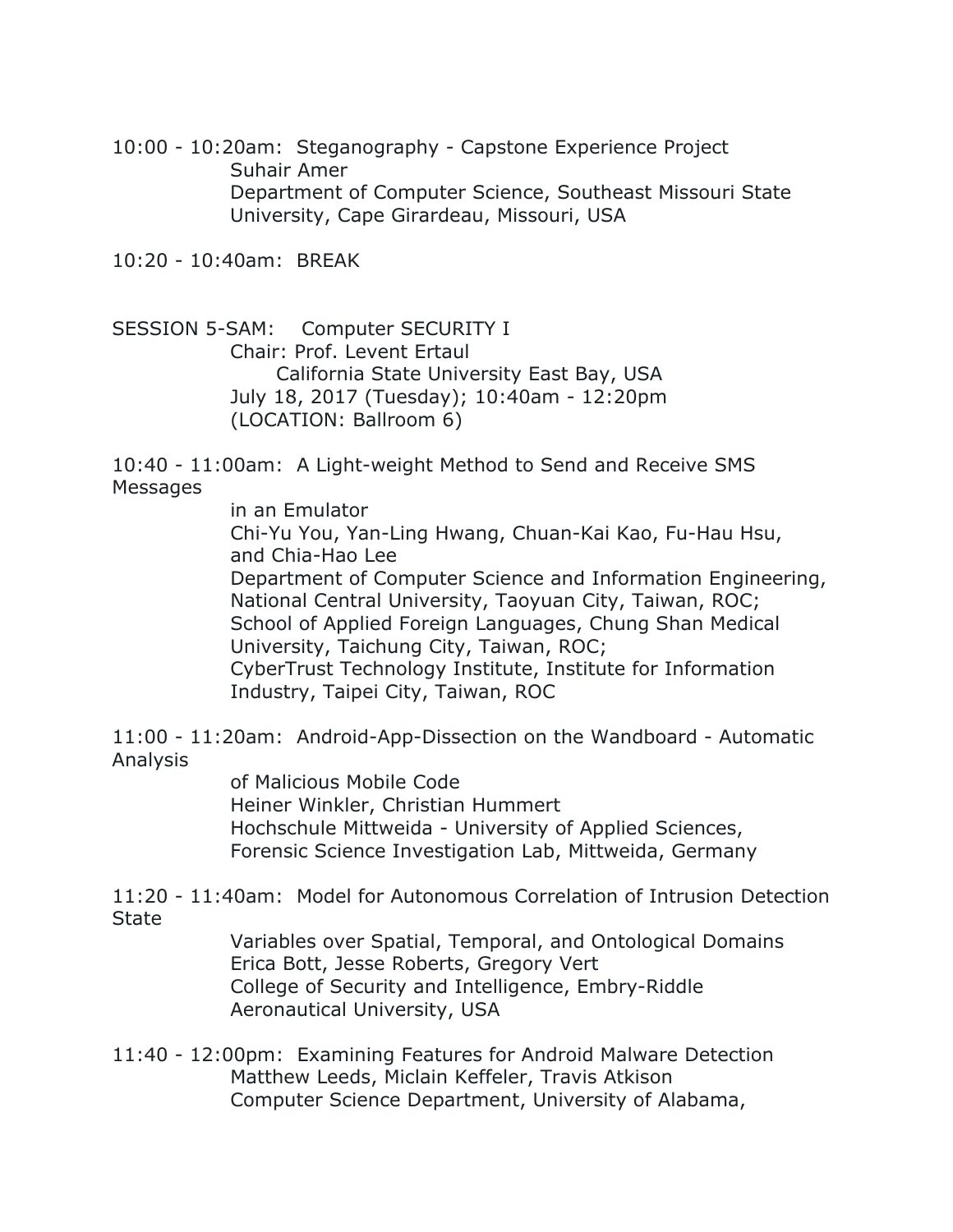Tuscaloosa, Alabama, USA

12:00 - 12:20pm: An Evolutionary Approach of Attack Graphs and Attack Trees: A Survey of Attack Modeling

 Md. Shariful Haque, Miclain Keffeler, Travis Atkison Department of Computer Science, University of Alabama, Tuscaloosa, Alabama, USA

12:20 - 01:20pm: LUNCH (On Your Own)

SESSION 2-ICWN: COMMUNICATION SYSTEMS, WIRELESS NETWORKS AND

> NOVEL APPLICATIONS Chairs: TBA July 18, 2017 (Tuesday); 01:20pm - 03:00pm (LOCATION: Ballroom 6)

01:20 - 01:40pm: A Hybrid Passive and Active Location Aware Framework for

> Tracking Movement Indoors Kevin Curran School of Computing and Intelligent Systems, Ulster University, Londonderry, Northern Ireland

- 01:40 02:00pm: Relationship-based Intercom Platform for Smart Space Daecheon Kim, Duc-Tai Le, Hyunseung Choo School of Information and Communication Engineering, Sungkyunkwan University, Suwon, South Korea
- 02:00 02:20pm: IoT Radio in 250 Mhz

 Carlos Henrique Rodrigues De Oliveira, Rodolfo De Sousa Costa, Giselle Braga Carvalho, Felipe Santana Oliveira Computer Engineering - Technological Sciences Center (CCT), State University of Maranhao (UEMA), Sao Luis, Brazil; Telecommunications Research and Development Center (CPqD), Campinas, Brazil

02:20 - 02:40pm: A Message Sharing Method for Clustered Environment in VANET

> Jaejeong Lee, Byoungchul Ahn Department of Computer Engineering, Yeungnam University, South Korea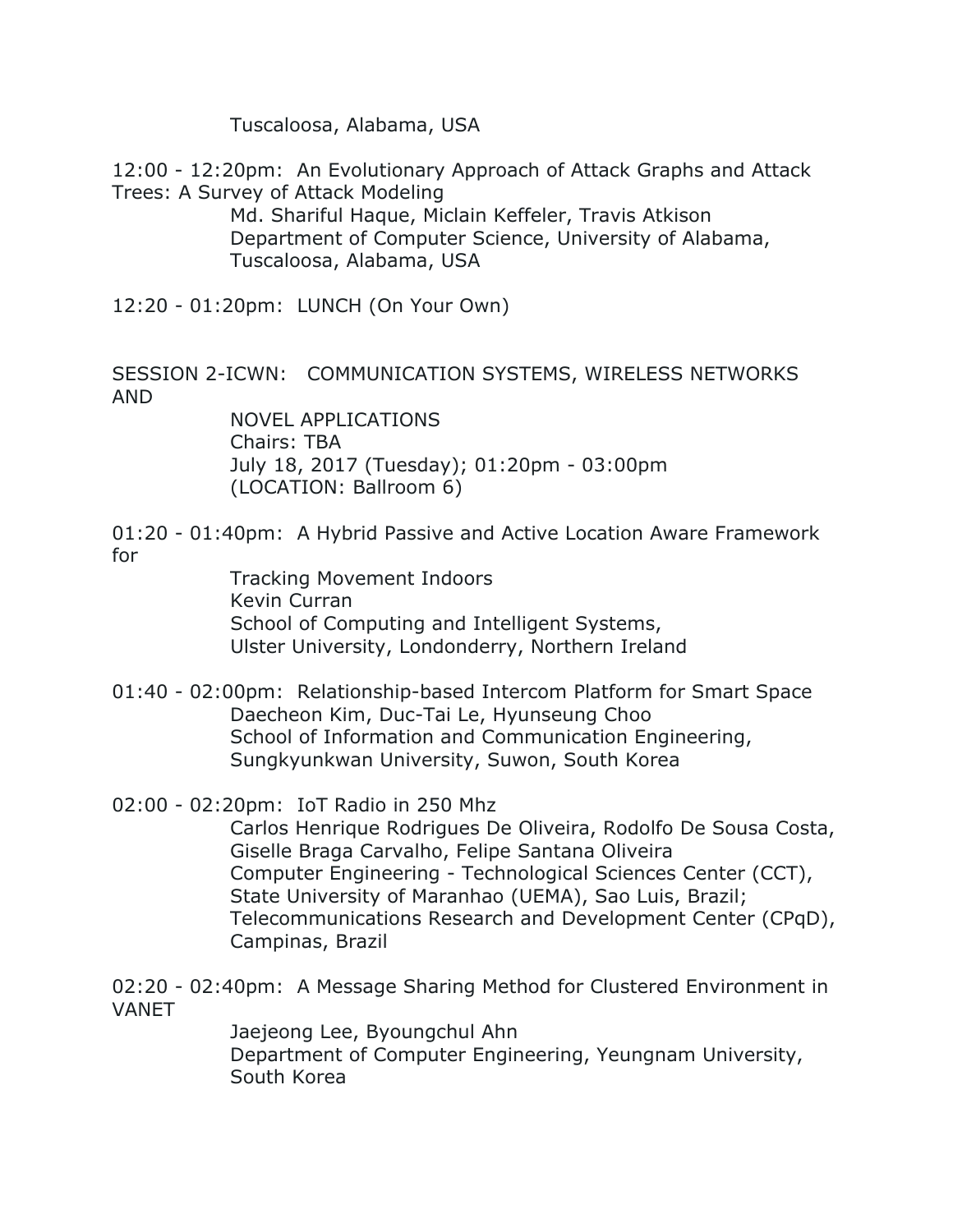02:40 - 03:00pm: Improvement of Route Detection Ratio by Node Mobility in

> Wireless Multihop Networks Hiroaki Higaki Department of Robotics and Mechatronics, Tokyo Denki University, Japan

- 03:00 03:40pm: POSTER SESSION B (INCLUDES POSTER + SHORT & POSITION PAPERS) July 18, 2017 (Tuesday) (LOCATION: Hallways of Ballrooms 6, 7, & 8)
	- O. Dynamic Scalable ECC Scheme and its Application to Encryption Workflow Design Jia Wang, Lee-Ming Cheng City University of Hong Kong, Hong Kong
	- O. An Analysis of Intrusion Prevention Data Against HPC Services in KISTI Jae-Kook Lee, Sung-Jun Kim, Taeyoung Hong Division of Supercomputer Infrastructure, KISTI, Daejeon, South Korea
	- O. A Chaining User Authentication with Distributed Clustering in the IoT Environment Dong-Hoon Kim, Ki Young Lee Department of Information & Telecommunication

Engineering,

Incheon National University, Incheon, South Korea

O. ...

SESSION 6-SAM: INFORMATION ASSURANCE

Chair: Dr. Mario A. Garcia

 Texas A&M University - Corpus Christi, Texas, USA July 18, 2017 (Tuesday); 03:40pm - 06:00pm (LOCATION: Ballroom 6)

03:40 - 04:00pm: The Significance of Information Security Risk Assessments:

 Exploring the Consensus of Raters' Perceptions of Probability and Severity Jonas Hallberg, Johan Bengtsson, Niklas Hallberg, Henrik Karlzen, Teodor Sommestad Swedish Defence Research Agency, Linkoping, Sweden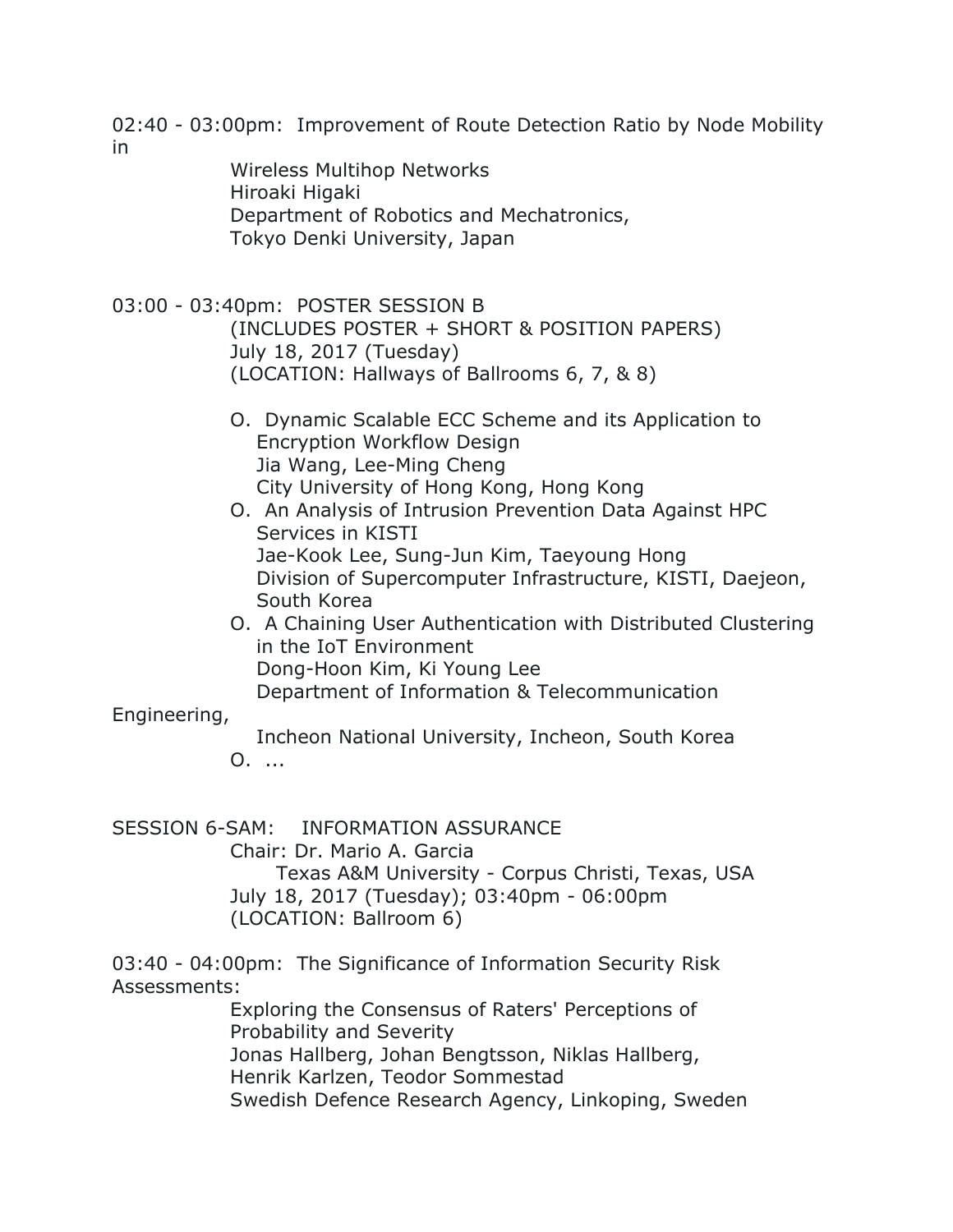- 04:00 04:20pm: Backup Monitoring in Large Heterogenous Business Cloud Computing Environments: A Framework for the Development of a Reliable Automated Process Krassie Petrova, Anne Abbott Auckland University of Technology, Auckland, New Zealand
- 04:20 04:40pm: Efficient Isolation Enabled Role-Based Access Control for Database Systems Mohammad Rahat Helal, Weiqing Sun, Ahmad Y. Javaid University of Toledo, Toledo, USA
- 04:40 05:00pm: Minimal TCB for System-Model Execution Mahalingam Ramkumar Department of Computer Science and Engineering, Mississippi State University, Mississippi, USA

05:00 - 06:00pm: INVITED LECTURE/TUTORIAL: Cyber Security - Privacy: Are We All Living in Glass Houses? Can I Get Some Privacy, Please? Prof. Levent Ertaul Computer Science Department, California State University, East Bay, California, USA; Fellowship recipient, Lawrence Livermore National Laboratories (LLNL), Cyber Defenders program July 18, 2017 (Tuesday) (LOCATION: Ballroom 6)

XX:XX - 07:00pm: Keynotes, Invited Lectures, Tutorials, Discussions (Please refer to the lists at the beginning of the program book for details)

#### SAM'17, ICWN'17 Schedules - Wednesday, July 19

07:00a - 05:00p: REGISTRATION (2nd Floor, East Ballrooms 6-8; Registration Counter/Desk)

SESSION 7-SAM: SECURITY APPLICATIONS Chair: Prof. Levent Ertaul California State University East Bay, USA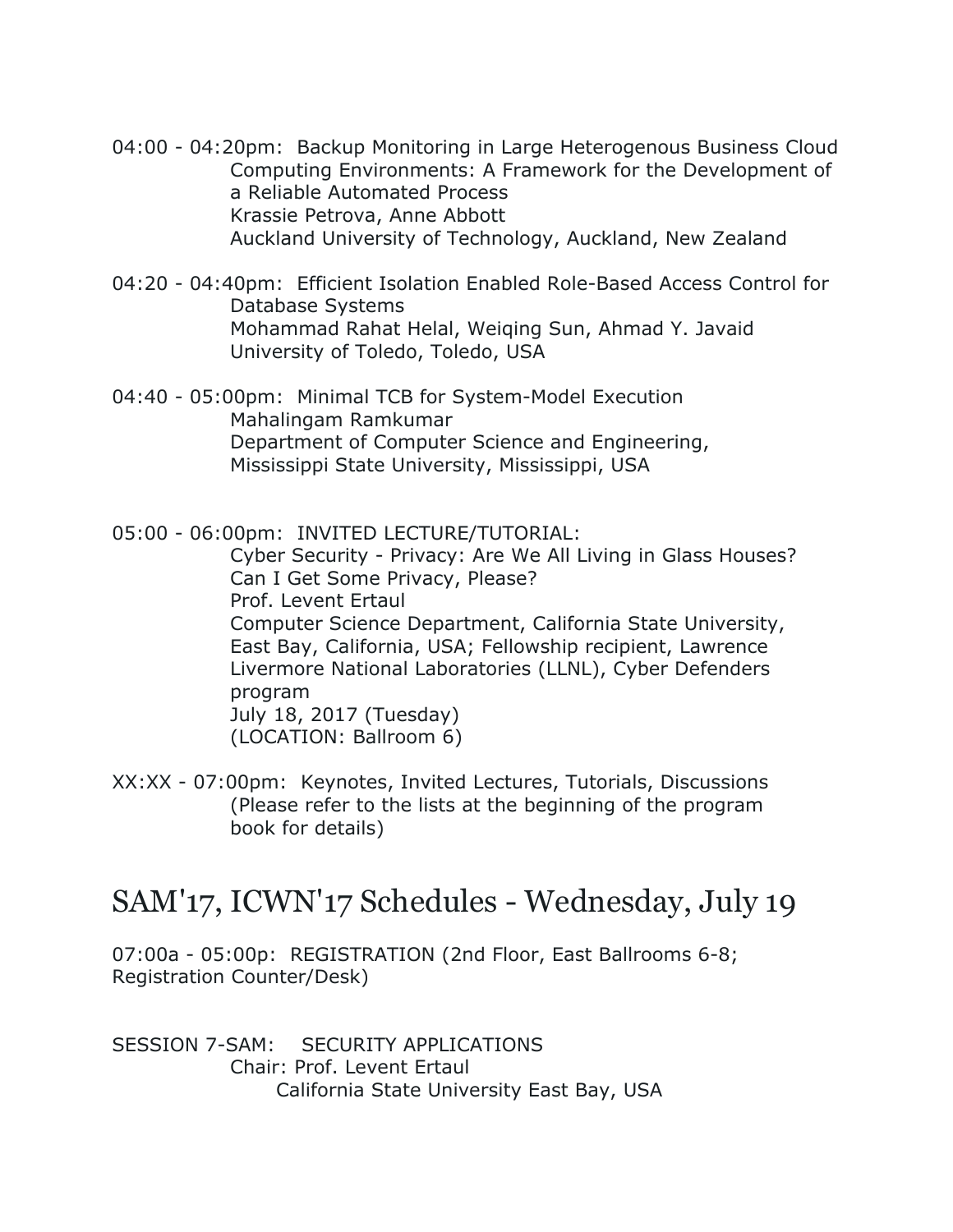July 19, 2017 (Wednesday); 08:20am - 10:20am (LOCATION: Ballroom 6)

08:20 - 08:40am: Using Pattern Filtering to Detect and Prevent Persistent Cross-Site Scripting (XSS) Attacks Samrat Bongiri, Mario A. Garcia Texas A&M University-Corpus Christi, Texas, USA

08:40 - 09:00am: Applications of Fair and Privacy-Enhanced Matchmaking with

 Identity Linked Wishes Dwight Horne, Suku Nair Department of Computer Science and Engineering, Southern Methodist University, USA

09:00 - 09:20am: A Framework for Web Applications Security and Response System

> Naveen Chada, Dulal Kar, Ajay Katangur Department of Computing Sciences, Texas A&M University-Corpus Christi, Texas, USA

09:20 - 09:40am: Improved Reversible Data Hiding using Mean Values in an

> Encrypted Image Kyung-Yoon Seo, Dae-Soo Kim, Eun-Jun Yoon, Kee-Young Yoo School of Computer Science and Engineering, Kyungpook National University, South Korea; Department of Cyber Security, Kyungil University, South Korea

09:40 - 10:00am: Virtual Keyboard Logging Counter-measures using Common

> Fate's Law Nicolas Echallier, Gilles Grimaud, Julien Iguchi-Cartigny, Jean-Marie Place, Jean-Phillipe Wary Universite de Lille, France; Orange Labs, France

10:00 - 10:20am: FREE SLOT

10:20 - 10:40pm: BREAK

10:40a - 12:20p: During this period, SAM'17 and ICWN'17 attendees are encouraged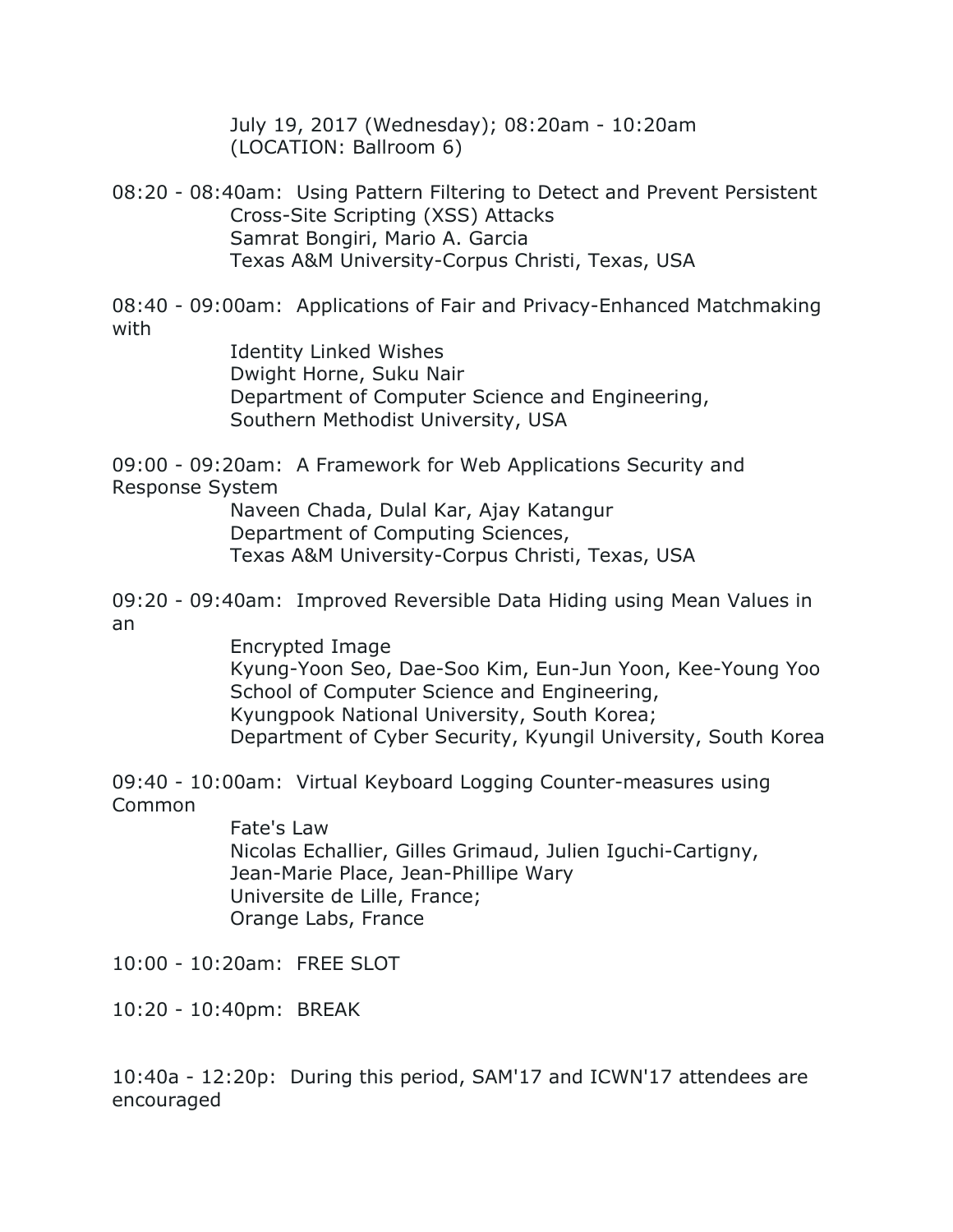to participate in sessions belonging to ABDA (Advances in Big Data Analytics), DMIN (Data Mining), EEE (e-Learning, e-Business, EIS, e-Government), ESCS (Cyber-physical

Systems),

 FECS (Education), HIMS (Health Informatics), ICAI (Artificial Intelligence), ICOMP (IoT), or PDPTA (Parallel and Distributed Processing). These sessions discuss topics that may be of interest to SAM'17 and ICWN'17 attendees.

12:20 - 01:20pm: LUNCH (On Your Own)

SESSION 8-SAM: COMPUTER SECURITY II Chair: Dr. Ken Ferens University of Manitoba, Canada July 19, 2017 (Wednesday); 01:20am - 03:00pm (LOCATION: Ballroom 6)

- 01:20 01:40pm: Probabilistic Deception and Attacker Experimentation Sharif Hassan, Ratan Guha University of Central Florida, Orlando, Florida, USA
- 01:40 02:00pm: Using IDS to Prevent XSS Attacks Charlie Obimbo, Kashan Ali, Khalid Mohamed School of Computer Science, University of Guelph, Guelph, Ontario, Canada

02:00 - 02:20pm: Comparison of SVMs with Radial-Basis function and Polynomial

> Kernels in Classification of Categories in Intrusion Detection Charlie Obimbo, Eric Nyakundi School of Computer Science, University of Guelph, Guelph, Ontario, Canada

02:20 - 02:40pm: Formal Specification and Verification of Firewall using TLA+

> Young-Mi Kim, Miyoung Kang, Jing-Young Choi Department of Computer & Radio Communication Engineering, Korea University, Seoul, Korea; ITRC Center, Korea University, Seoul, Korea; Graduate School of Information Security, Korea University, Seoul, Korea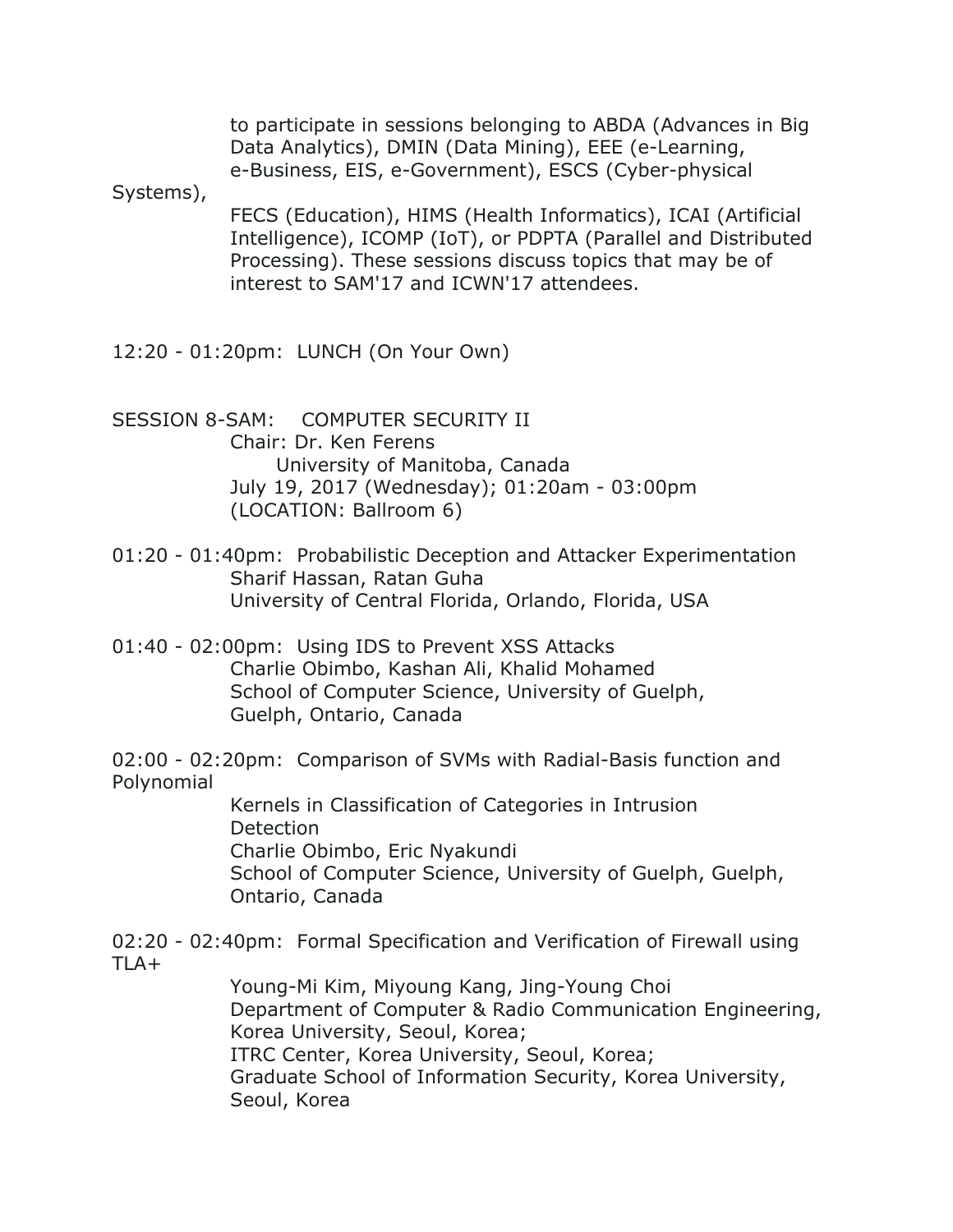02:40 - 03:00pm: FREE SLOT

03:00 - 03:40pm: POSTER SESSION C

 (INCLUDES POSTER + SHORT & POSITION PAPERS) July 19, 2017 (Wednesday) (LOCATION: Hallways of Ballrooms 6, 7, & 8)

- O. Cost Integrated Schemes for Decoy Deployment in Virtualized Cloud Services Protection Tulha Al-Salah, Liang Hong College of Engineering, Tennessee State University, Nashville, Tennessee, USA
- O. Vulnerability Analysis and Attacks on Intel Xeon Phi Coprocessor Seungmin Lee, Ju-Won Park Division of Supercomputing, Korea Institute of Science & Technology Information (KISTI), Daejeon, Republic of Korea
- O. The Proximity Communication Frameworks for Target Recognition Before Participating in a WLAN Jaebok Park, Sungho Im, Seungmok Yoo, Kyunghee Lee, Seokjin Yun, Changsik Cho Electronics and Telecommunications Research Institute (ETRI), Daejeon, Chungnam, South Korea
- O. ...

SESSION 3-ICWN: WIRELESS NETWORKS, MOBILITY, SENSOR NETWORKS, AND

> APPLICATIONS + SECURITY ISSUES Chairs: TBA July 19, 2017 (Wednesday); 03:40pm - 06:00pm (LOCATION: Ballroom 6)

03:40 - 04:00pm: Intelligent Mobile Agent Application for Spectrum and Network

> Management in Cognitive Radio Networks Nnenna Christine Martin College of Computing & Informatics, University of North Carolina, Charlotte, North Carolina, USA

04:00 - 04:20pm: Application Level Encryption in Bluetooth Ajay K. Katangur, Somasheker Akkaladevi, Dulal Kar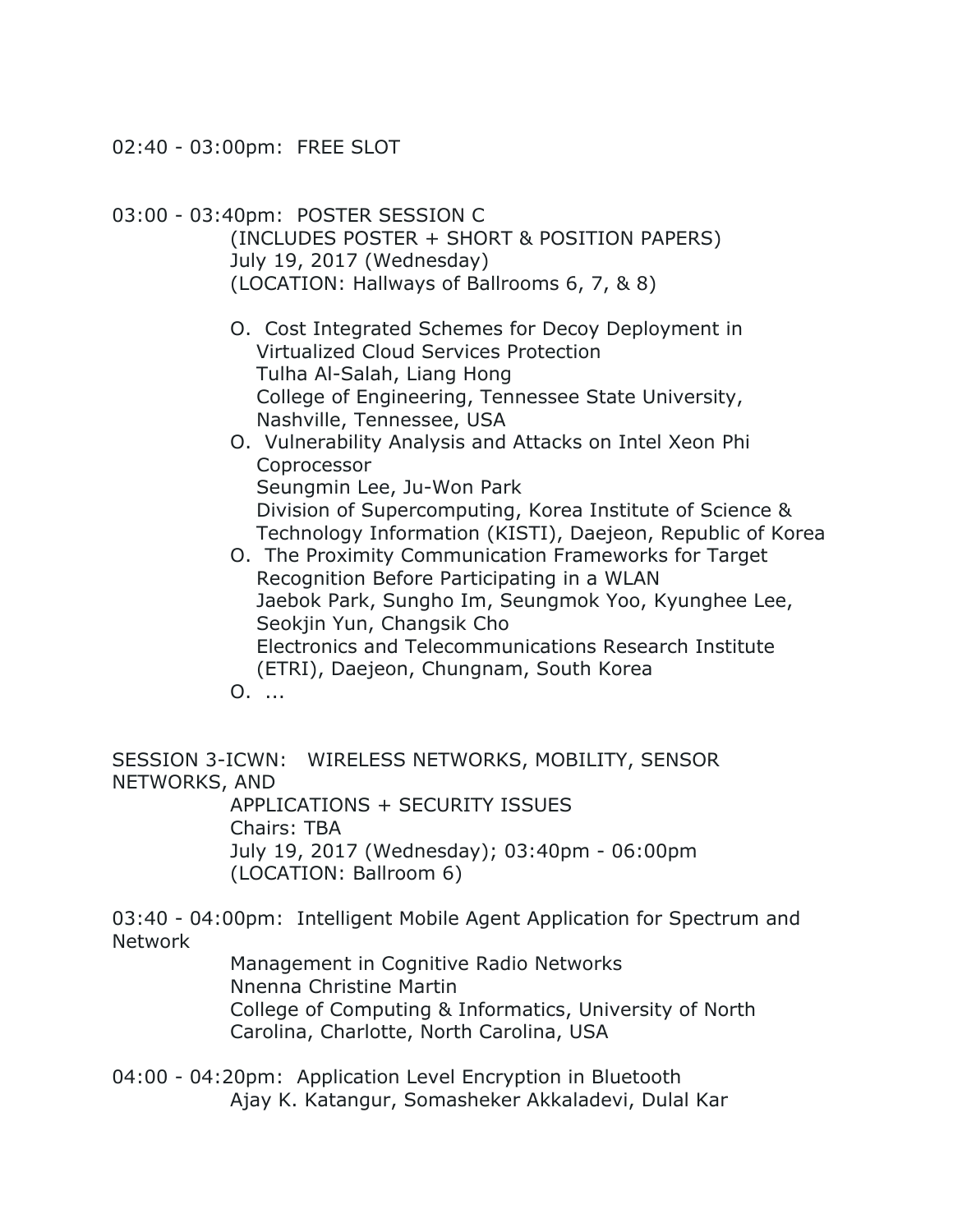Department of Computing Sciences, Texas A&M University - Corpus Christi, Texas, USA; Department of Computer Information Systems, Virginia State University, Petersburg, Virginia, USA

04:20 - 04:40pm: An Efficient Approach for Evaluating Performance in LTE Wireless Networks Yunus Egi, Engin Eyceyurt, Ivica Kostanic, Carlos E. Otero Florida Institute of Technology, Florida, USA

04:40 - 05:00pm: Design of Livestock Farm Integrated Control System Hyun Yoe, Hyungi Kim Department of Information and Communication Engineering, Sunchon National University, Korea

05:00 - 05:20pm: Monitoring and Fault Detection System for Power **Transmission** 

using GSM Technology

 Okokpujie Kennedy, Amuta Elizabeth, Okonigene Robert, and Samuel John

Department of Electrical and Information Engineering,

Covenant University, Ota, Nigeria;

Department of Electrical and Electronics Engineering,

Ambrose Alli University, Ekopma, Nigeria

05:20 - 05:40pm: Performance Evaluation of a Base Station Sleeping Scheme

> Meant for Next Generation Mobile Networks Weston Mwashita, Marcel O. Odhiambo Department of Electrical & Mining Engineering, University of South Africa, UNISA, South Africa; Department of Process Control & Computer Systems, Vaal University of Technology, Vanderbijlpark, South Africa

05:40 - 06:00pm: An Energy Efficient Geographic Routing Scheme Based on

> Location Prediction Zhenchao Wang, Huanhuan Hou, Rui Lian College of Electronic and Information Engineering, Hebei University, China; Key Laboratory of Digital Medical Engineering, Hebei Province, China

XX:XX - 07:00pm: Keynotes, Invited Lectures, Tutorials, Discussions